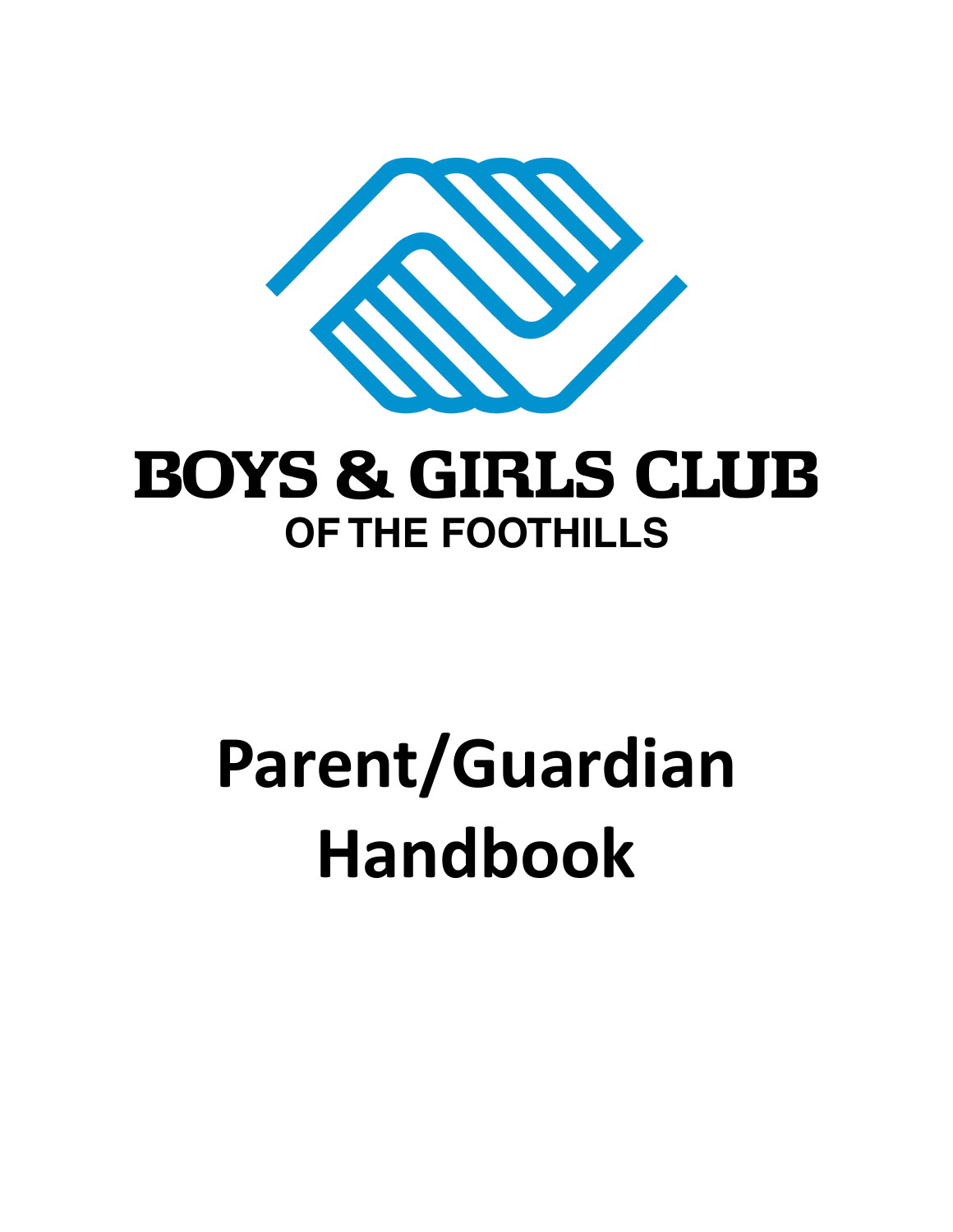#### **Welcome**

Congratulations on becoming a member of the Boys & Girls Club of the Foothills! We would like to welcome you to the Club and inform you of the many things we have to offer. The key ingredients at the Boys & Girls Club of the Foothills (BGCF or "Club") are parent/guardian and member involvement, staff, community support and Board involvement. BGCF has professional staff and volunteers. Staff members are trained and kept up-to-date with the needs, interests and changing trends of today's youth. Staff members attend workshops, seminars and trainings offered locally and by the Boys & Girls Clubs of America. The following information will highlight the programs we have to offer and explain the policies of our organization. Feel free to contact us at (626) 305-5353 for additional information.

# **Table of Contents** Club Mission & Purpose Hours of Operation Membership Parent/Guardian Involvement Club Rules & Policies Health Policy Safety Policy Behavior Management Parent/Guardian Expectations After-School Transportation Field Trips Breaks/Furlough Days

Limitations of the Parent/Guardian Handbook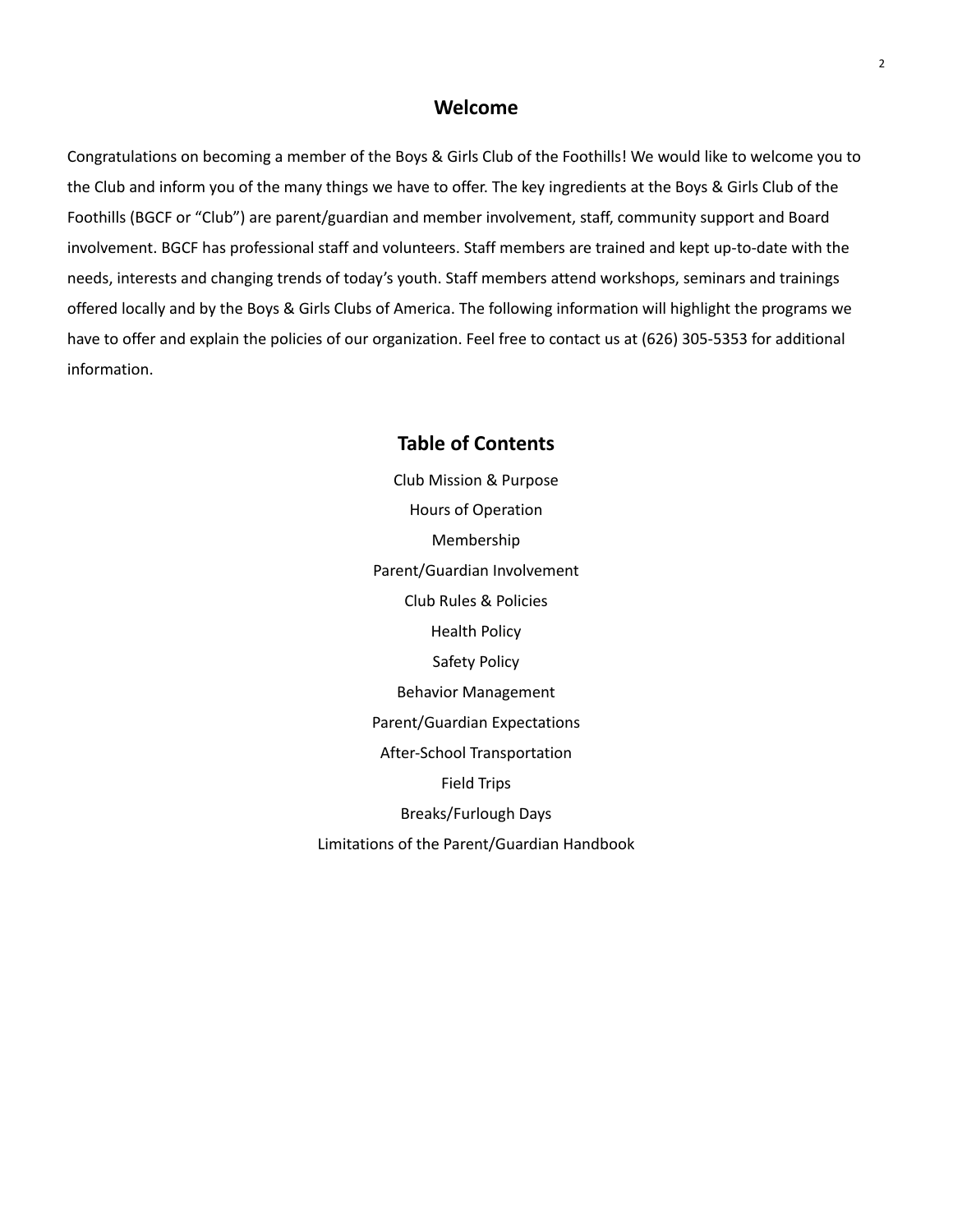# **Club Mission & Purpose**

Boys & Girls Club of the Foothills is a certified 501(c)(3) non-profit youth development agency serving youth ages 5-18. For more information about our status and our IRS Letter of Determination, please call the Club at 626-305-5353.

**The Mission of Boys & Girls Club of the Foothills (BGCF)** is to enable all young people, especially those who need us most, to reach their full potential as productive, caring, and responsible citizens.

#### **A Boys & Girls Club provides:**

- A safe, positive environment for kids and teens.
- A FUN place to be.
- Supportive, ongoing relationships with caring adults and peers.
- Opportunities to play, learn and grow along with expectations that raise the bar.
- Recognition—abundant and positive reinforcement and praise for a job well done.

With the infrastructure and proven programming of Boys & Girls Clubs of America behind us, we offer daily access to a broad range of programs in five areas:

- 1. Character and Leadership Development
- 2. Education and Career Development
- 3. Health and Life Skills
- 4. Sports, Fitness and Recreation
- 5. The Arts

#### **Core Values (I-CARRE):**

- INTEGRITY: We are authentic, honest, and transparent. We strive to do the right thing.
- COLLABORATION: We work effectively within and across teams, and engage in partnerships to accomplish our goals.
- ACCOUNTABILITY: We do what we say and hold each other to the highest standards. We are impeccable stewards of our resources.
- RESPECT: We honor diversity and inclusion, treat others with respect, and express gratitude. We embrace alternative ways of thinking. We support our staff and the youth we serve – of every race, ethnicity, gender, gender expression, sexual orientation, ability, socio-economic status, and religion – in reaching their full potential.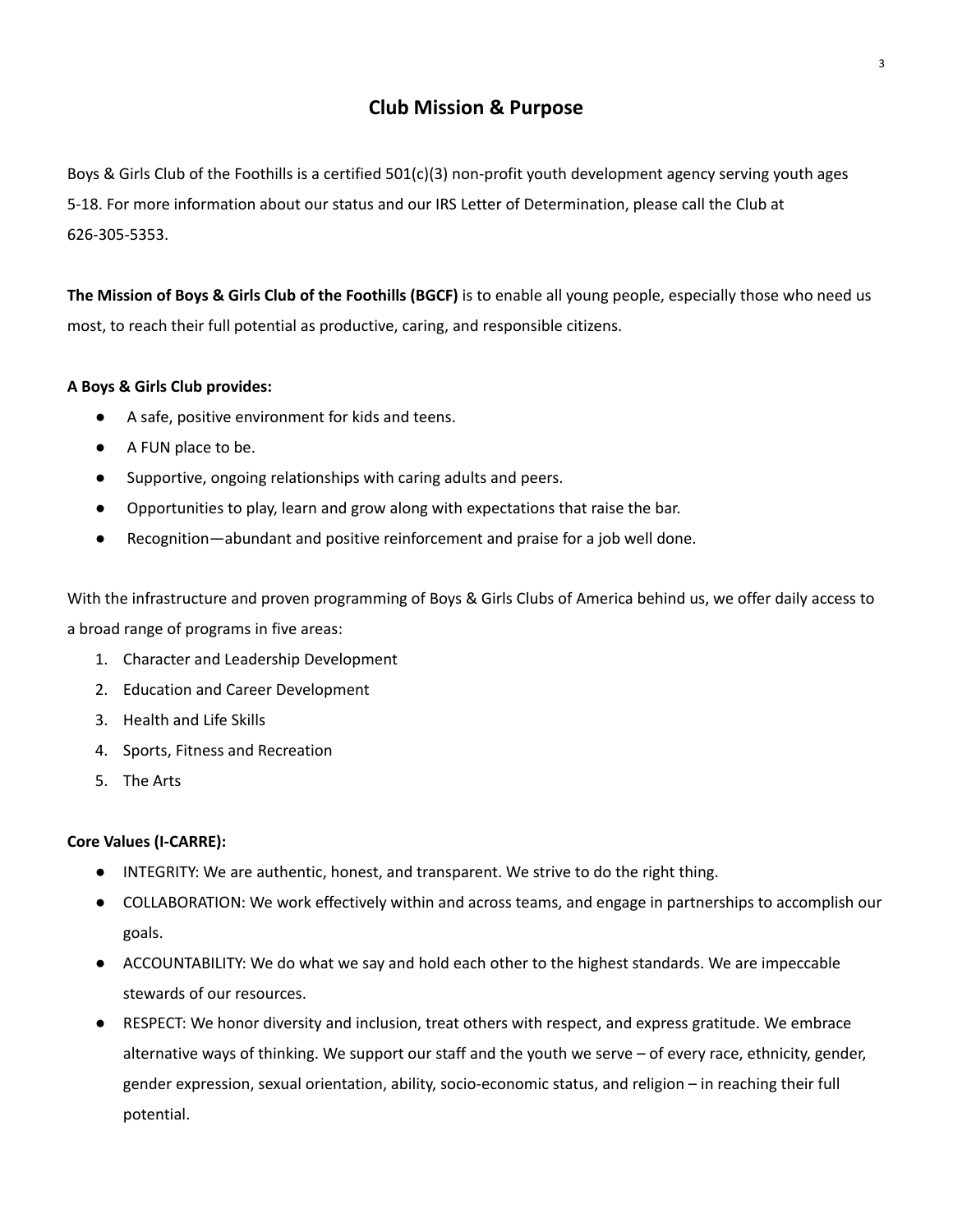- RELATIONSHIPS: We believe building relationships where our constituents are known, valued and supported is key to fulfilling our mission. We are committed to establishing positive connections with donors, staff, community members, and the young people we serve.
- EXCELLENCE: We excel in safety and service delivery, rigorously measure impact, and work to continuously improve ourselves and our organization.

Our programs are designed to help youth of all backgrounds develop the qualities they need to overcome obstacles, become responsible citizens, and emerge as leaders.

# **Great Futures Start Here!**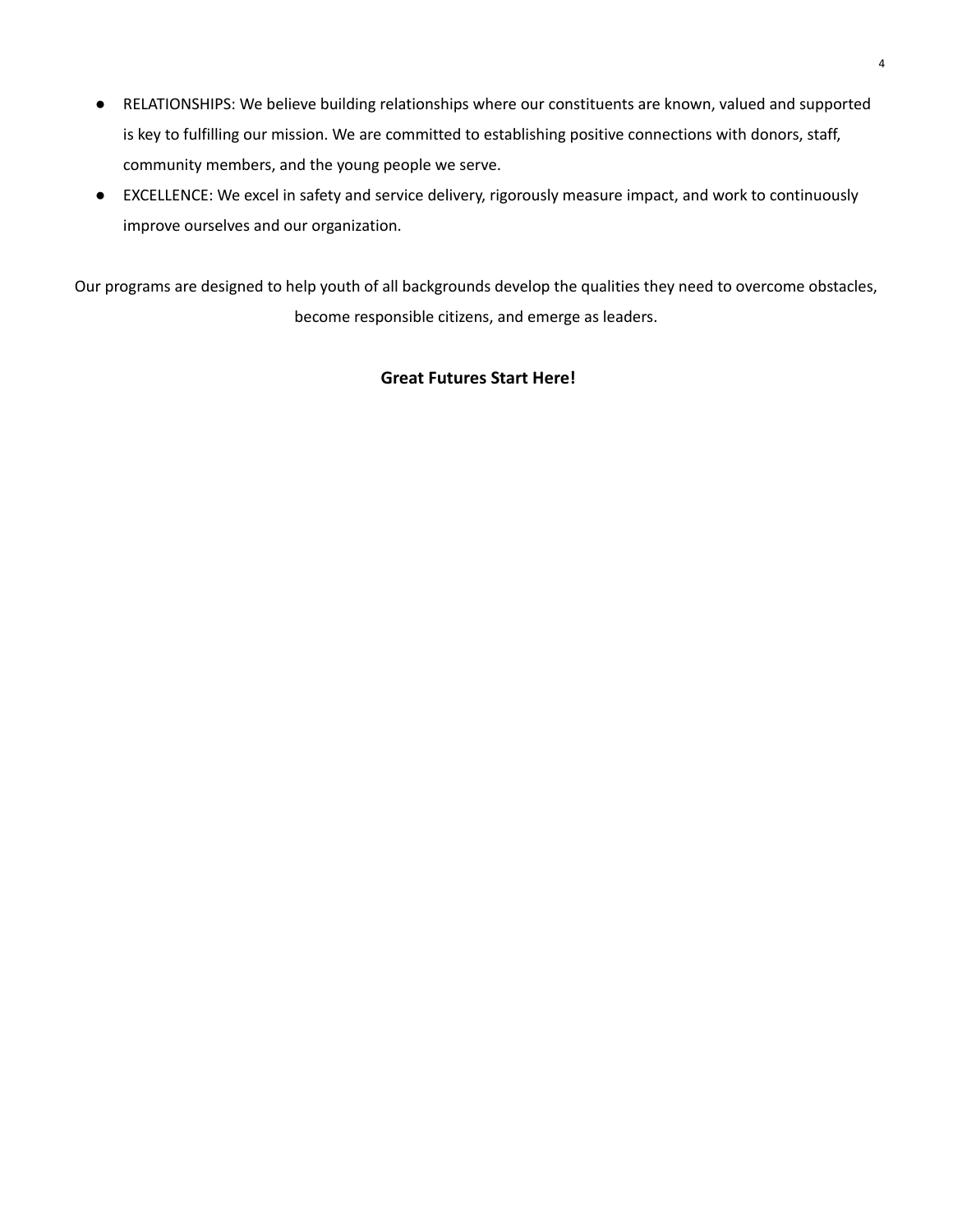#### **Normal Hours of Operation**

#### **Main Office**

600 S. Shamrock Avenue, Monrovia Monday - Friday, 9:00 am - 5:00 pm (626) 305-5353 www.foothillsbgc.org info@foothillsbgc.org

#### **Shamrock After-School Program**

600 S. Shamrock Avenue, Monrovia Monday - Friday, 1:00 - 6:30 pm (626) 594-3268 bcardenas@foothillsbgc.org

#### **Mayflower After-School Program**

Monday - Friday, 1:00 - 6:30 pm Mayflower Morning Program: M-F 6:30 am – 8:00 am (626) 594-3279 avalladares@foothillsbgc.org

#### **Mary Wilcox Teen Center**

843. E. Olive Avenue, Monrovia Monday - Friday, 1:00 - 6:30 pm (626) 594-3272 jesqueda@foothillsbgc.org

The Club observes and will be **closed** on the following holidays:

New Year's Day, Martin Luther King, Jr. Day, President's Day, Memorial Day, Juneteenth, Independence Day, Labor Day, Thanksgiving Day, the Day after Thanksgiving, Christmas Eve, Christmas Day, New Year's Eve, New Year's Day *Days are subject to change.*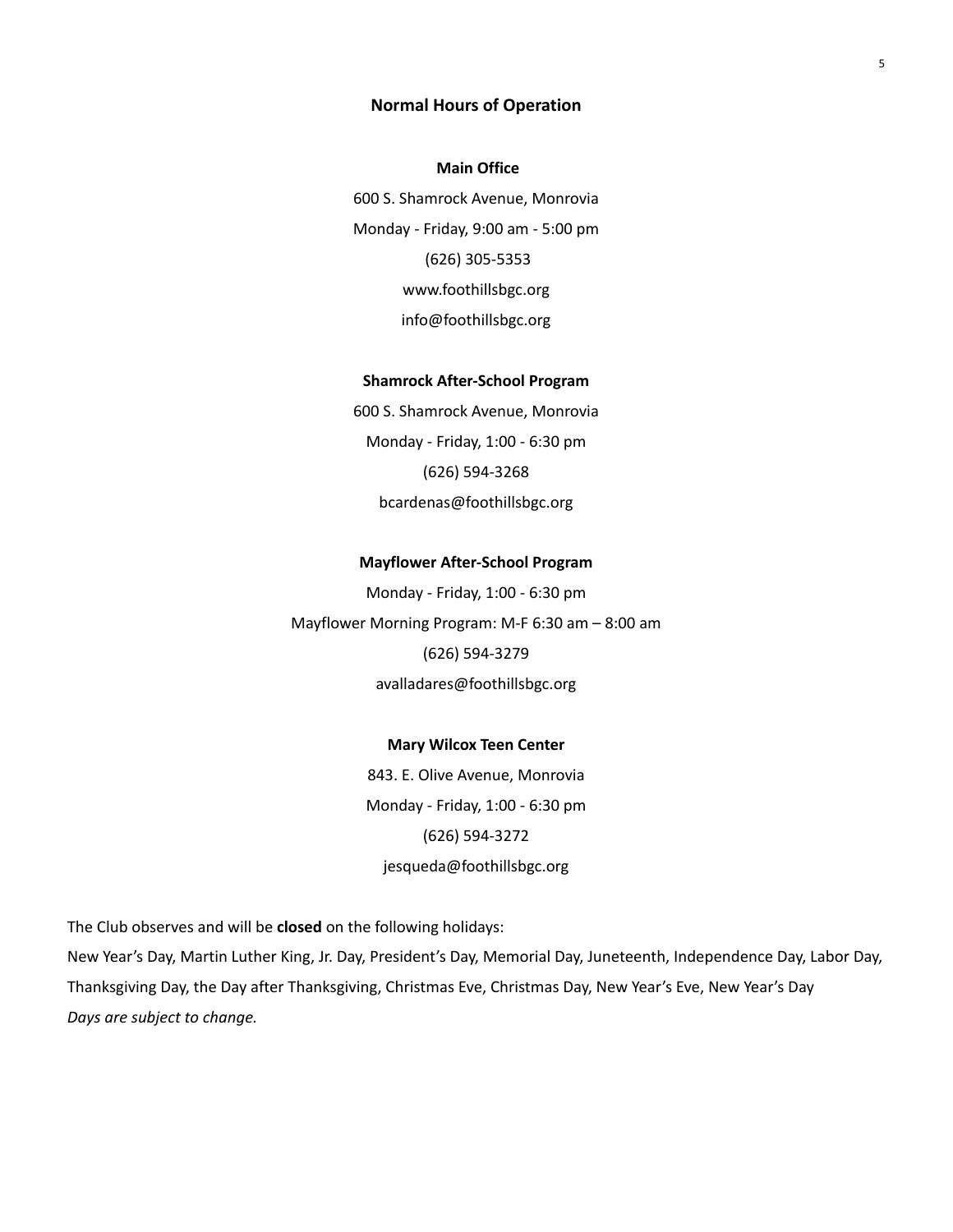# **Membership**

Membership is open to children/teens **in Kindergarten through 12th grade** (TK membership is available at school sites that offer a TK program). Space is limited. Registration is accepted on a first come, first served basis. Members pay a monthly program fee during the school year. Summer members pay a summer program fee. Financial assistance is available; no one is turned away for financial reasons.

Before becoming a member of the Boys & Girls Club of the Foothills, the following steps must be taken:

- A parent/guardian must complete a membership orientation packet for the youth (under 18) applying for or renewing membership.
- The membership application **must** be completely filled out, dated and signed.
- It is the parent or guardian's responsibility to update any information that may have changed.
- All fees must be paid at the time of registration—by cash, check, credit card or debit card.
- Children age 5 must be enrolled in or have already completed Kindergarten.

The parent/guardian of the minor child member, on behalf of the minor child member and for themselves, their heirs, executors and administrators, hereby release, waive, acquit and forever discharge the Boys & Girls Clubs of the Foothills (BGCF) and Boys & Girls Clubs of America (BGCA), their representatives, successors, insurers, assigns or any other person or entity associated with any of the above organizations such as staff, directors or volunteers, from all liability, claims, demands, or causes of action for any and all loss, damage, injury or death and any claim of damages resulting from use of facilities owned or controlled by the above organizations, or participation in activities of said organizations either at or away from the Club.

# **IMPORTANT: Parent Information Guide Waiver Reminder**

Due to COVID – 19, our program may be modified. Maintaining high quality programming and safety are BGCF's top priority. We may be limiting member occupancy at each location to follow guidelines directed by the County of Los Angeles of Public Health Department (LACPHD). Our programs are conducted and operated by our most experienced staff with an adequate ratio of staff to children. Based upon guidance from the US Centers for Disease Control and Department of Public Health, we are asking for your cooperation with the following protocols to protect our members and staff:

● DO NOT SEND YOUR CHILDREN TO THE CLUB IF THEY ARE EXPERIENCING COLD/FLU-LIKE SYMPTOMS OR ARE FEELING SICK IN GENERAL. If the member or parents/guardians are visibly sick, the member will not be allowed to enter the Club. If the member becomes sick at the Club, he/she will be isolated immediately, and parents/guardians contacted for immediate pick up.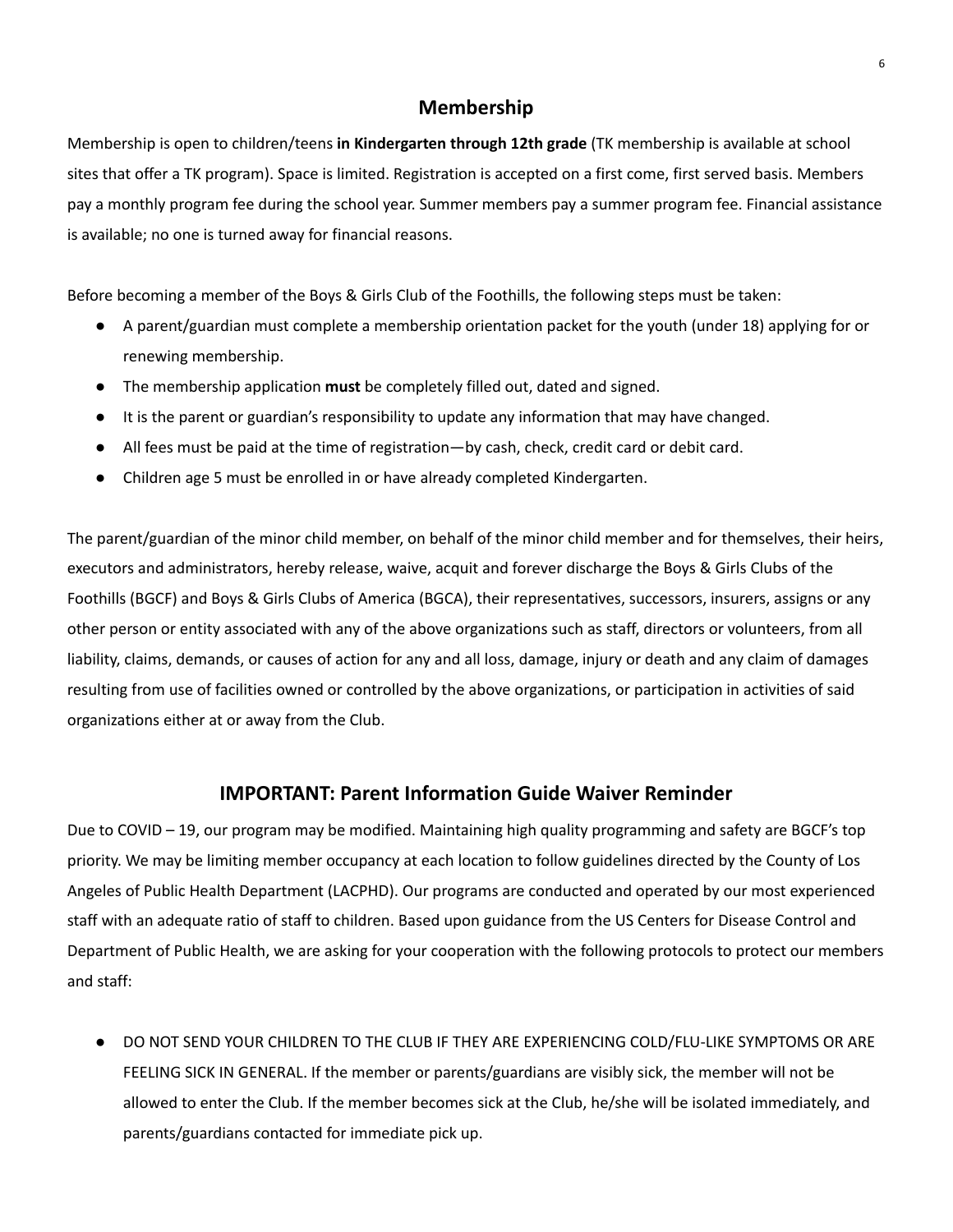- If a parent/guardian is visibly sick at drop off or pick up, we will ask the parent/guardian to stay outside the Club and a staff member will escort the member outside to the parent/guardian.
- Upon arrival at the Club and prior to eating, members will wash their hands thoroughly. Hand sanitizer is used when necessary.
- All restrooms are closely monitored to ensure hand soap is always available.
- Please note, members may be required to wear a mask. The club will provide masks in an emergency to members as needed, but it will be the responsibility of each parent to provide a face mask for their children. If your child is medically exempt from wearing a mask, parents must provide documentation in writing.

These guidelines are subject to change as the LACPHD issues updated guidance.

There is always a risk of infection when in close contact with others. As a reminder, please review the WAIVER OF CLAIMS all parents/guardians signed upon registration for membership with the Boys & Girls Club of the Foothills.

#### **Parent/Guardian Involvement**

Upon registering your child as a member, you become a part of the BGCF family as well. Families are an important part of the Boys & Girls Club of the Foothills, too! Club newsletters, Family Nights, feedback and volunteering are ways in which families can get involved in creating the best possible experience at the Club for all members.

#### **Volunteering/Donations**

In order for there to be little to no barriers to families who need the Club, BGCF keeps our fees far below market rate and offers generous scholarships to anyone who needs them. No one is turned away from BGCF due to financial restraints. For those families who do not require financial assistance, we ask you to help us make up the difference between fees and actual cost by making a monthly, tax-deductible donation to BGCF. If you are unable to donate personally, you can participate in our parent fundraising auxiliary group, approach your employer or another business to donate on your behalf, or volunteer. Most other programs in the area have a required fundraising or donation expectation on top of their program fees. Any help you can provide is greatly appreciated, and will go far to support the kids in our care. Donation and/or volunteer opportunities will be discussed with all families during enrollment.

#### **Check In/Check Out Policy**

It is the parent or guardian's responsibility to check your child in and out of the Club. BGCF asks that all parents/guardians assist us in tracking all members by making sure your child has his or her membership card each time they check into the Club. Please do not honk in front of the Club or call the front desk to send for your child(ren) when you pick them up at the end of the day. It is the parents/guardians' responsibility to collect any newsletters,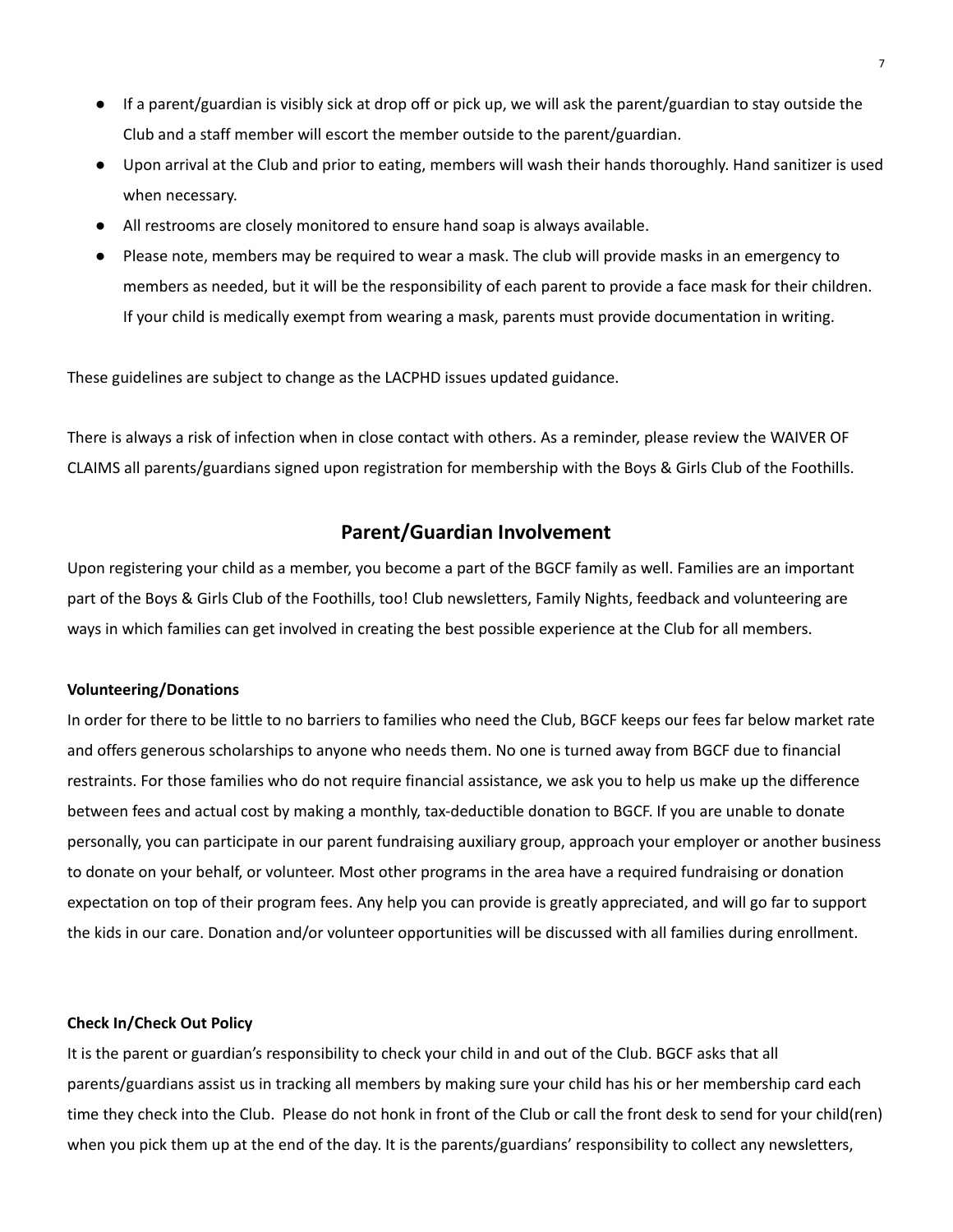flyers or memos about Club news at the site's "front desk." BGCF is not held responsible for any information made available on a daily basis and not received by the parent/guardian.

#### **Court Orders**

The Club requests that any current court orders regarding custody/restraining orders be submitted to the Boys & Girls Club's Main Club office (600 S. Shamrock Ave. Monrovia) and that the parent/guardian inform the Club immediately of any changes in the order. This allows the Club to ensure every child is picked up by the appropriate individual.

# **Club Rules & Policies**

- Respect yourself and others.
- Follow directions immediately when instructed.
- No cursing.
- No fighting or rough play.
- No "put downs" or bullying.
- Take care of Club equipment and keep the Club clean.
- Be honest.
- No stealing.
- Falsely setting off the fire alarm or security alarm is not tolerated. Anyone intentionally setting off alarms will automatically be suspended for one month, and the parent/guardian of the child will be held responsible for paying the related fees.
- Members must bring their membership cards daily.
- All visitors, parents/guardians and volunteers must sign in before entering the building.
- Members can only be picked up by a parent/guardian or approved family members and friends.

#### **Safe Passage Policy**

In the interest of your child's safety, the Boys & Girls Club of the Foothills have adopted our Safe Passage Policy.

- Members must use their membership card to scan in and out of the Club each day.
- Members under the age of 12 must be retrieved by a parent/guardian or other authorized adult (PGA). PGA's are required to enter the facility and sign their child out. Picture ID will be required.
- Members age 12 and older may leave the club unescorted with prior written permission from a parent or legal guardian and a signed release of liability.
- Members 12 and older may also escort other members of their household from the Club with prior written permission and a signed release of liability.
- No member, regardless of age, will be allowed to return to the Club once they leave the premises for the day.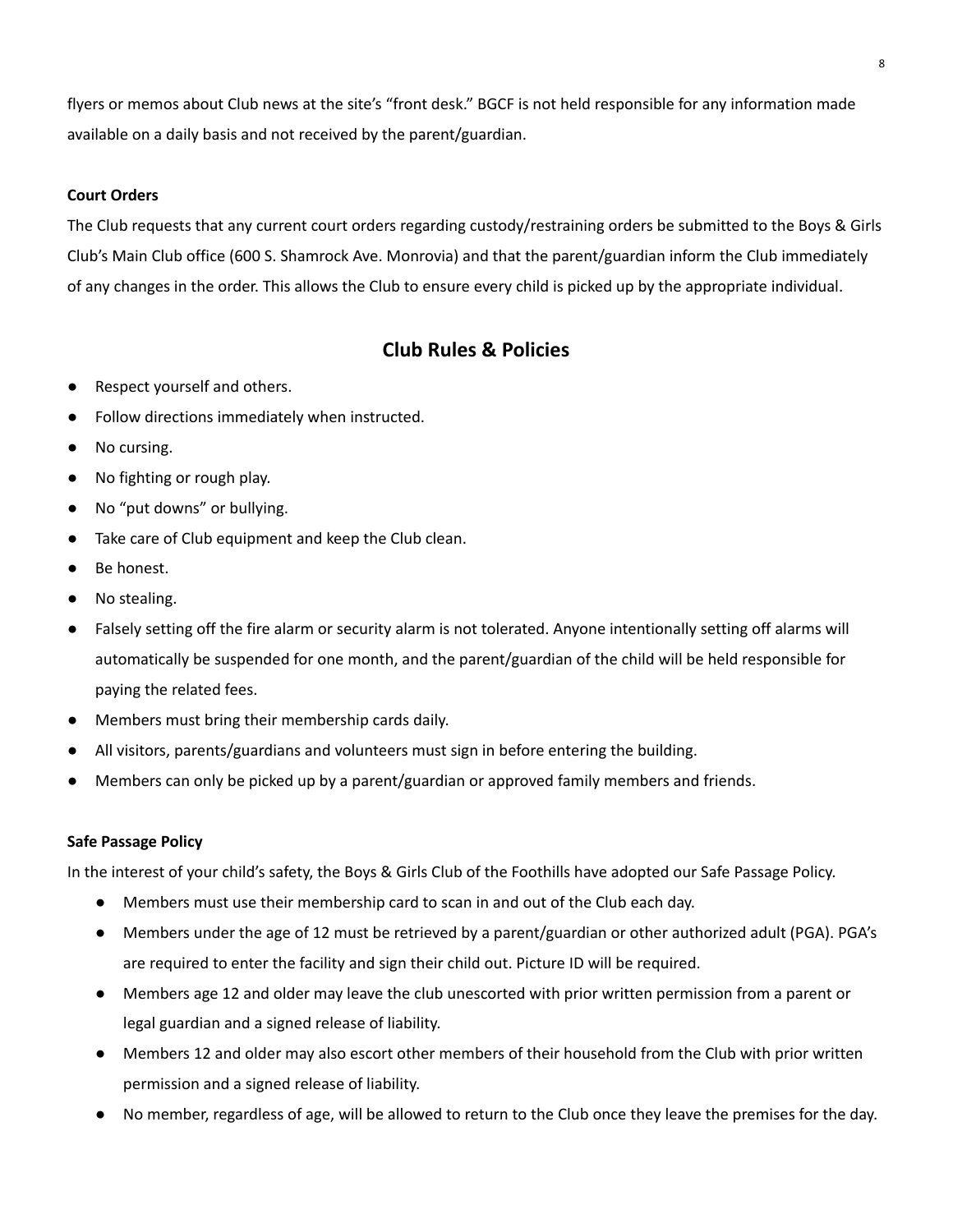- If an individual attempts to pick up a child and appears to be under the influence of alcohol or drugs (determined by a staff member), an alternate authorized individual will be contacted to pick up the child. If the individual insists that the child be released to his/her custody, the local police will be immediately contacted.
- Members who leave unescorted without written permission will face disciplinary actions up to and including suspension and termination of membership.
- Boys & Girls Club of the Foothills, by law, is not allowed to physically restrain a member that insists on leaving the Club facility, nor block the facility's exits. Therefore it is each parent/guardian's responsibility to discuss this Policy with his or her child and ensure that he or she complies and does not leave the Club unescorted and/or without permission. The Club will not accept responsibility for members that leave the Club unsupervised and in breach of this policy.

#### **Loitering**

To ensure the safety of our members, the Club does not allow members to congregate and loiter around Club facilities and adjacent properties. Parents/guardians are asked to instruct their children to participate in activities at the Club or go elsewhere, but not to loiter. Repeat offenders will be suspended or terminated from the program.

#### **Late Policy**

The Club opens and closes promptly as posted. Parent/guardian who are late picking up their child(ren) will be charged \$1.00 per child for each minute late. Parent/guardians who are continually late (5 or more times) will be charged \$15 per child per minute. Parents/guardians, emergency contacts and/or those listed as authorized pick-ups will be called to pick up children remaining at the Club at closing. Any children remaining at the Club one hour after closing will be taken to the Police Department. BGCF asks that parents/guardians ensure that children do not arrive early or leave late.

#### **Telephone Calls**

The phones at the Club are available to reach members for emergencies only.

#### **Dress Code**

Clothing with symbols and/or messages promoting drugs, sex, violence or gangs is not permitted at the Club. All members should wear closed-toe tennis shoes or sneakers at the Club. Clothing that is appropriate for the school campus and within the school district guidelines is generally acceptable at BGCF.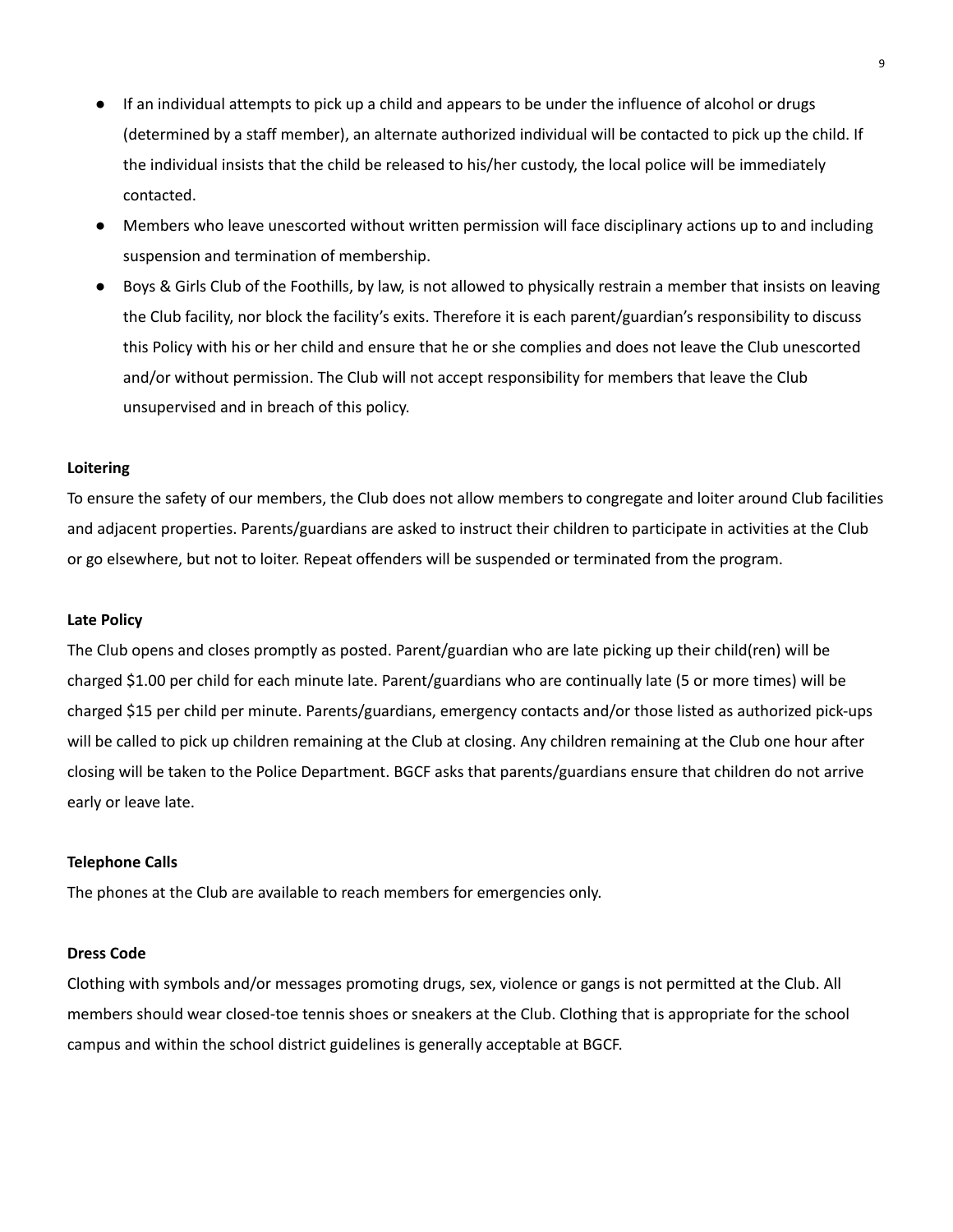#### **Personal Belongings**

I understand and agree that BGCF is not responsible for my child(ren)'s lost, stolen or damaged items that were brought to the Club. This includes but is not limited to cell phones and other electronic devices, toys, clothing, lunch boxes, backpacks, schoolwork, etc.

#### **Lost & Found**

Personal belongings should be properly marked and stored in cubbies or book bags. In many cases, there will not be enough available cubbies for each child to have their own and cubbies will be shared. Any articles lost or stolen are not the responsibility of the Club. Members should take home all projects and personal belongings each day. Lost & Found items are collected and kept for two weeks. All unclaimed items will be taken to a local thrift store.

#### **Club Supplies & Equipment**

Parents/Guardians will be held financially responsible for any Club equipment, supplies or property that is purposely damaged or destroyed by their child.

#### **Health Policy**

It is important that every parent/guardian cooperates with the Health Policy. These procedures are designed to protect the well-being of all members.

If a member becomes ill at the Club, s/he must be picked up within an hour after contact has been made with the parent/guardian. If your child is ill before leaving home please do not bring him or her to the Club. Boys & Girls Club of the Foothills is not a day care facility and is not equipped with an area to isolate or take care of ill members. Please do not send your child to the Club if they have the following symptoms: fever or chills, persistent congestion or cough, sore throat, swollen glands, earache, nausea, vomiting, skin rashes, inflamed eyes, pinkeye, head lice or diarrhea. This is not an exhaustive list and we encourage you to keep your child at home under your own discretion if they appear sick in any way.

At least two staff members at each site are trained in First Aid & CPR. Parents/Guardians will be notified if their child has had an accident. In case of a minor accident requiring attention, BGCF will apply proper first aid. If the accident requires, emergency personnel will be notified. If a child requires an ambulance, a staff person will accompany the child and will wait with the child until parents arrive at the emergency room.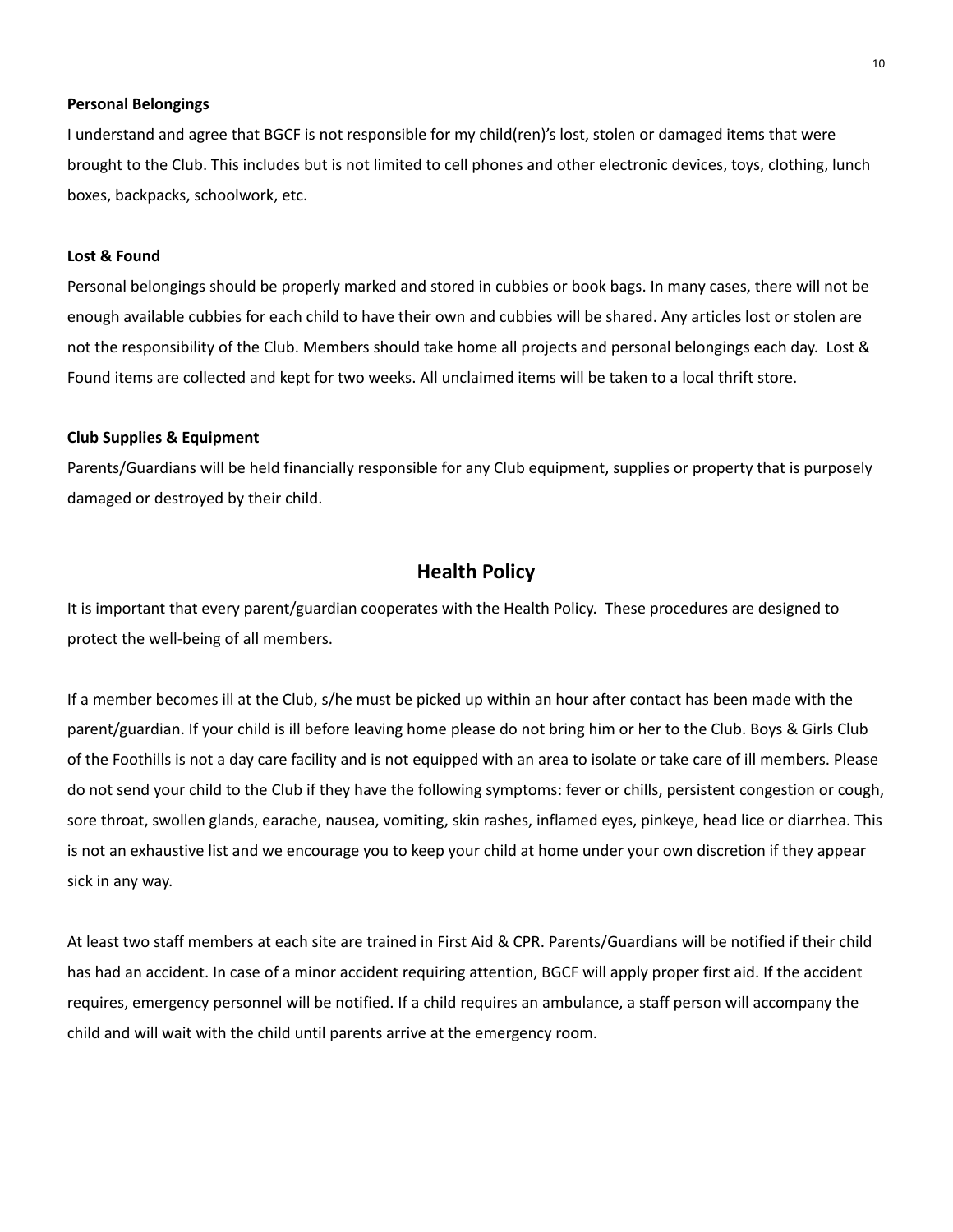#### **Medication**

Boys & Girls Clubs of the Foothills urges parents/guardians to schedule any necessary medication to be administered outside of their child's time at Boys & Girls Clubs of the Foothills. If medication must be administered during Club hours, it must be done so in accordance with the BGCF Medication Policy. The purpose of this policy is to provide control over the administration and use of medications by members of the Boys & Girls Clubs of the Foothills, to assure that such drugs are prescribed by and administered according to the instructions of a physician; and to promote and facilitate good health and medical treatment of members of the Boys & Girls Clubs of the Foothills. If the administration of any drug prescribed by a physician requires specific training, such as an injection, the Boys & Girls Clubs of the Foothills will be unable to administer the medication. Such medication will need to be administered outside of Club hours. A copy of the full Medication Policy is available at each site at the "front desk."

Self-Administration Procedures:

- Self-administration privileges may be revoked if a member demonstrates a lack of responsibility towards him/herself or others.
- When self-administering medication, the member must do so in the presence of adult staff, and documentation of the administration must take place.
- A locked storage area shall be designated for the storage of the medication. Medication requiring refrigeration shall be kept in a refrigerator in an area not commonly used by members.
- Each dosage of medication will be logged and stored at the Club location. If the medication is carried and administered by the member, documentation will be unable to occur.

#### **Equal Access**

We provide care to all youth who enter our doors, but request that parents understand Boys & Girls Club does not provide one-to-one care. Aides are welcome at Club sites when they have been background checked and cleared with the coordinator through the parent and proof of placement has been provided.

# **Prohibition of Sexual Abuse and Sexual Misconduct Policy**

All employees, volunteers, and board members must undergo a thorough criminal background check every year. Our staff frequently participate in safety symposiums and professional development training sessions by third-party experts, including the Department of Child Protective Services. Our Board of Directors has a safety committee, which is continually assessing safety levels at all three of our sites and implementing policies to address and prevent any possible issues that may threaten the safety of our members. We are also required to complete mandatory safety assessments each year by our national organization, Boys & Girls Clubs of America (BGCA).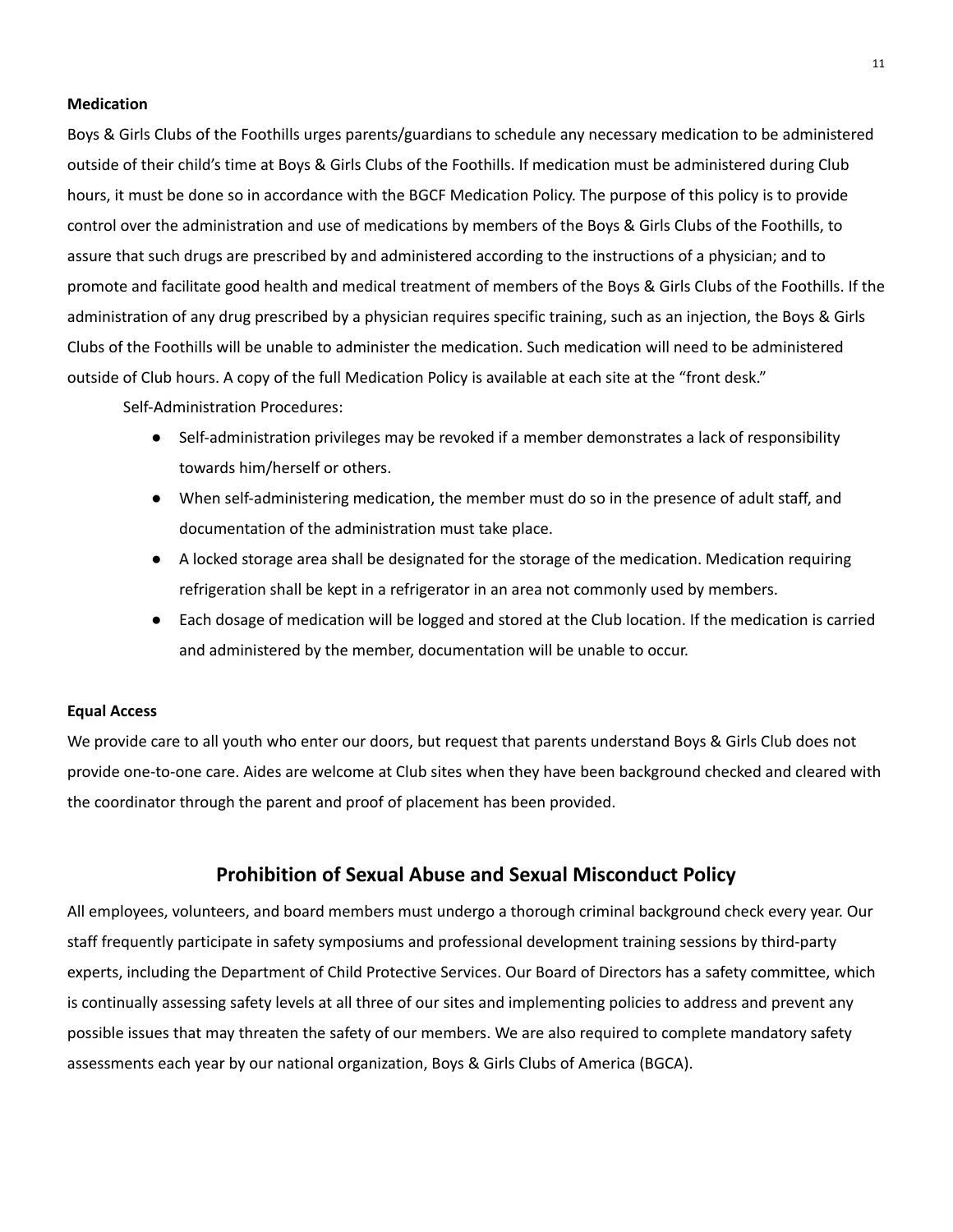Should any suspected or allegation of sexual abuse or misconduct be made, we are required to report it to both law enforcement and to BGCA within 24 hours. Clubs are mandated to treat allegations as criminal matters first, which ensures any harm to a child is investigated and handled by law enforcement with the full cooperation of local Clubs. Boys & Girls Clubs of America tracks and monitors allegations of abuse or misconduct at local Clubs.

#### **24-hour Toll-free Child Safety Hotline**

We encourage all staff, members, and families to report any incident or situation they feel is unsafe. Through our national partnership with Praesidium, one of the nation's leading safety experts, the Boys & Girls Club of the Foothills members and staff have access to a confidential 24-hour toll-free Child Safety Hotline, **866-607-SAFE (7233)** or email **SafeClub@Praesidiuminc.com**.

#### **Behavior Management**

#### **Behavior Management Philosophy**

Club programs are designed to help young people gain self-confidence, increase knowledge, develop mentally and physically, and gain perspective on their future opportunities. Through the teaching of honest values and concern for others, Club programs foster positive attitudes and behavior. The Club is committed to providing the best possible experience for your child. In order to ensure participant safety and maintain a positive environment, rules of the Club will be posted and staff will use behavior management procedures with members who exhibit inappropriate behavior. The most common behavior management technique used by our staff is redirection to another activity or behavior. Our staff are trained to redirect children away from situations in which the child is not engaged or is facing a challenge. Our goal is for each child to benefit from programming throughout the day, so if a child is having a bad day or is struggling, we will offer alternatives for them. In some cases, if redirection is not effective, the child may be asked to sit with the front desk staff or the Site Director in order to give them time to refocus. Our hope is that the child will be able to rejoin their group successfully. If the child is unable to return to their group, a parent/guardian will be called to speak with the child. Occasionally, our staff will need to follow further procedures in order to keep all children safe and maintain a positive environment in the Club. These procedures will be followed by all staff and approved by the Site Director of the Club.

#### **Behavior Management Procedures**

The following steps will be utilized with the child and may require parent/guardian support to assist in carrying out the established rules and policies of the Club. The severity or nature of the conduct at issue will determine the level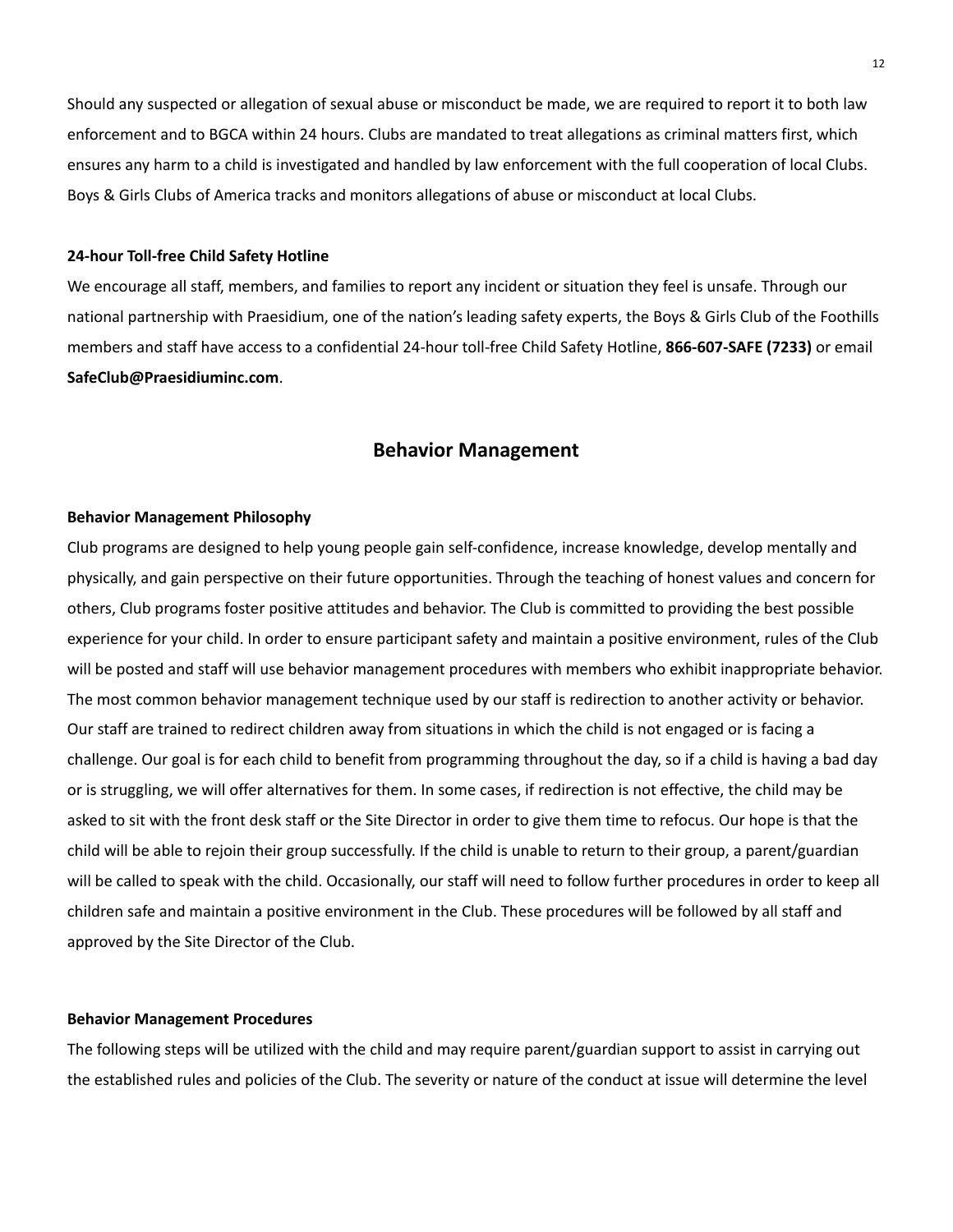of discipline. Proper behavior is expected at all times. When disruptive and/or uncooperative behavior becomes a problem, the following steps will be taken:

**1 st Incident—**Redirection to more appropriate choices

2<sup>nd</sup> Incident-Time out or Club service and parent/guardian notification

**3 rd Incident**—**Infraction Form** and parent/guardian notification

If behavior continues on subsequent days/weeks, steps 1, 2 and 3 above will continue with the following further steps involving the parent/guardian:

**Second Infraction Form**, a conference with parent/guardian scheduled

**Third Infraction Form**, temporary suspension from programs between 2 and 5 days and a meeting with parent/guardian to develop a behavior plan.

BGCF reserves the right to expel any member from the Club for behavior issues that continue beyond the third infraction form and behavior plan. Members expelled from one site are automatically ineligible for membership at any of the Boys & Girls Clubs of the Foothills locations during that school year. Parents/guardians can reapply for membership the following school year, but acceptance is not guaranteed.

Depending on the severity of the misbehavior, the Club reserves the right to immediately enforce a suspension and/or expulsion. These misbehaviors include, but are not limited to:

- Fighting
- Stealing
- Possession of and/or attempt to sell tobacco, drugs, or alcohol
- Possession of a weapon
- Possession of and/or attempt to share pornography of any sort

Repeated issues of a member not following directions, disrespecting, disregarding, or similar behavior toward staff or volunteers will also lead to infraction forms and possible suspension or expulsion.

Parents/guardians will be informed of their child's behavior infraction and will be asked to sign a notification form. This signature acknowledges a conversation about the behavior issue took place between the staff and the parent/guardian. If a parent/guardian disagrees with an infraction, they can schedule a meeting with the Site Director or Director of Operations and the Staff member who issued the infraction. Any member who is suspended must return with a parent/guardian to meet with the Site Director and Director of Operations.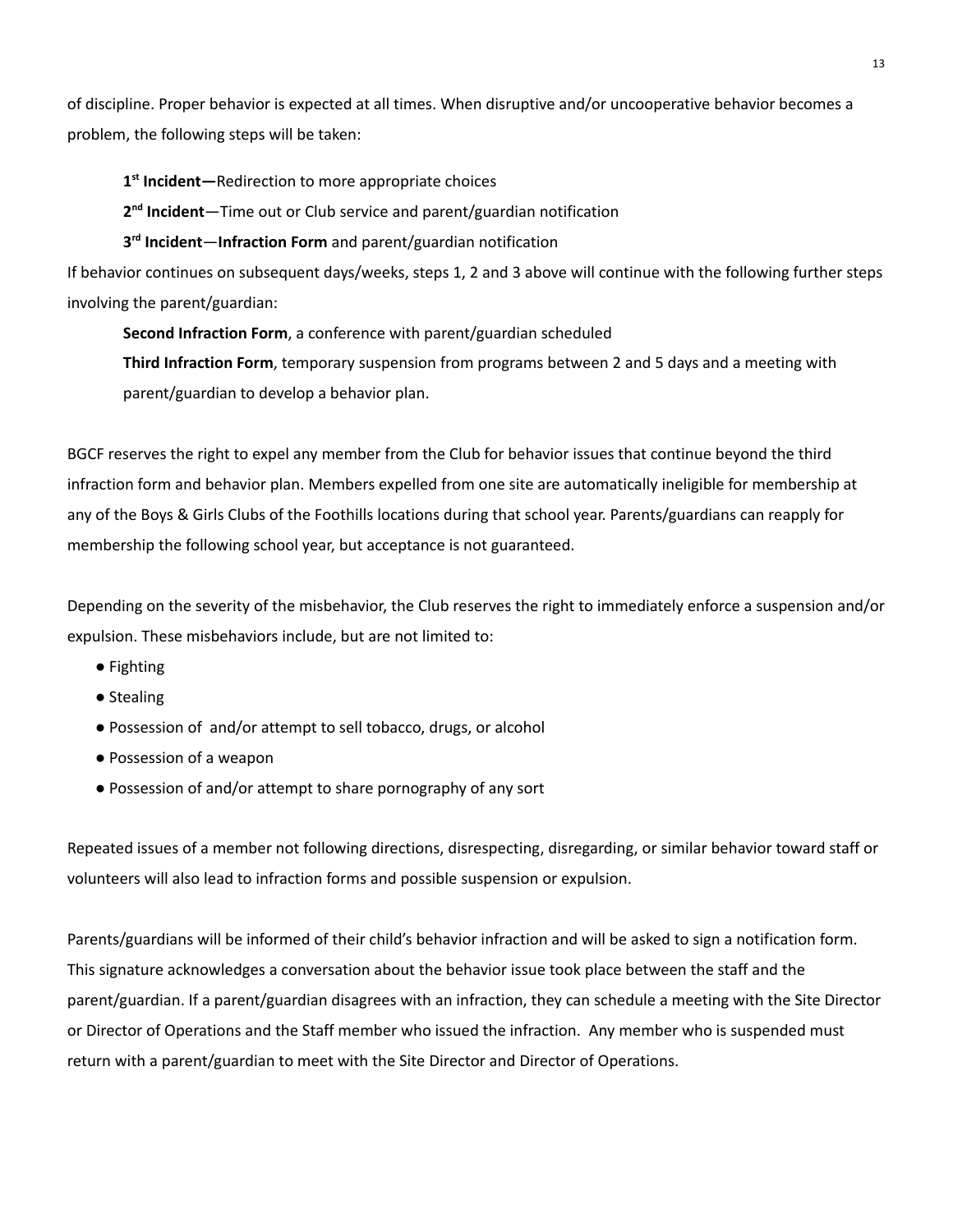# **Bullying**

Boys & Girls Club of the Foothills (BGCF) is committed to providing a safe, secure and healthy environment that allows all students to maximize their learning potential. BGCF considers bullying to be detrimental to the health and safety of students and is prohibited in all programs, buildings, properties, and educational environments. This includes any property or vehicle owned, leased, contracted, or used by the BGCF such as public transportation regularly used by students to go to and from BGCF.

Bullying is aggressive and hostile behavior that is intentional and involves an imbalance of power between the bully and the bullied.

This behavior may include, but is not limited to:

- Physical and verbal assaults
- Nonverbal or emotional threats or intimidation, harassment, extortion
- Social exclusion and isolation
- Repeated teasing, put-downs, name-calling, hazing
- Rumors / False accusations

Bullying based on sex, gender identity, race, color, religion, national origin, ancestry, creed, pregnancy, marital or parental status, sexual orientation or physical, mental, emotional, or learning disability or handicap in its education programs or activities is also prohibited by law and BGCF policy.

#### **Cyberbullying**

Members may not use any technology to harass, threaten, demean, humiliate, intimidate, embarrass, or annoy others. Examples of cyberbullying include, but are not limited to, harassing, threatening, or mean text messages, emails, or comments on social media; rumors sent by email or posted on social networking sites; and use of embarrassing pictures, videos, websites or fake profiles.

# **Parent/Guardian Expectations**

We acknowledge that our greatest ally in behavior management of children are the parents/guardians of the children. It is our desire to work side by side with you when dealing with behavior issues. In our efforts to do so, we ask that all parents/guardians and family members please show respect to our staff, volunteers and other members. Parents/guardians should not approach or attempt to discipline members of the Club who are not under their guardianship. Any aggressive or disrespectful behavior from a parent/guardian toward staff, volunteers, another parent/guardian or other club members will not be tolerated and their child(ren) will be subject to expulsion from the Club.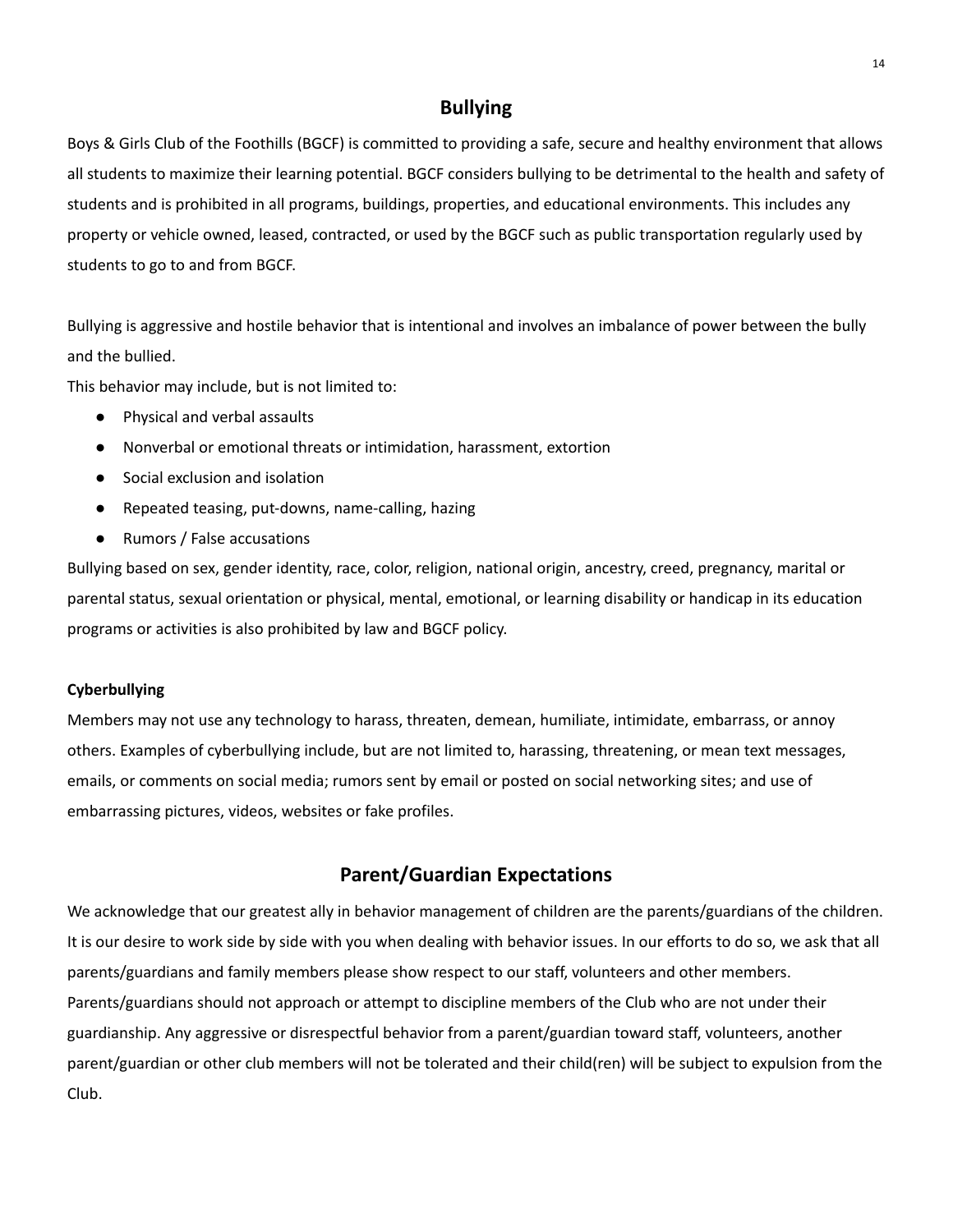#### **Restroom Usage**

Boys & Girls Club of the Foothills is committed to providing a safe environment and enforcing the following restroom policy for members, staff, volunteers, and other adults.

All sites include designated restrooms for members and a separate restroom designated for adults. Restrooms located at all BGCF sites shall be regularly monitored by designated staff at a schedule set by Club leadership. Monitoring includes walk-throughs and inspections set by Club leadership.

Adults, including staff, volunteers, and any other adult in the Club, shall not utilize the member restrooms. The member restroom facilities are for youth only. Adults will be provided a key to the adult restroom where applicable.

#### **Accommodations for People Who are Gender Nonconforming**

Boys & Girls Club of the Foothills is committed to providing a safe environment by allowing every youth, staff, volunteer, and another adult to utilize the restroom facilities consistent with their gender identity. The Club Director will meet with gender nonconforming youth, their parents, and/or advocates to discuss the member's preference and the Club facilities available, and to confirm that the person and caregivers are comfortable with the restroom plan.

#### **Field Trips and Shared Space Restrooms**

We are committed to providing a safe environment and enforcing the following restroom policy for members, staff, volunteers, and other adults while on a field trip and/or utilizing a shared space, including public access to restrooms used by Club members. Youth shall never enter a restroom alone unless it is a single-stall restroom that is empty. Youth shall follow the "rule of three" in using public restrooms, with at least three youth and an adult walking to the restrooms, and three youth entering a multi-stall facility together.

# **After-School Transportation**

Boys & Girls Club of the Foothills provides after-school "transportation" to the Club from several local schools in Monrovia and Duarte (please contact the main office to receive the current list of schools). The purpose of the transportation program is to provide safe transportation for Club members. Some schools are picked up in school district buses or the Club's vans or bus, while others, a BGCF staff person walks the children from the school to the Club site. Parents/guardians may enroll their children in the on-going transportation program by completing the necessary paperwork at the site. Enrollment reserves a space on the bus/van on a first come first serve basis. Space is limited.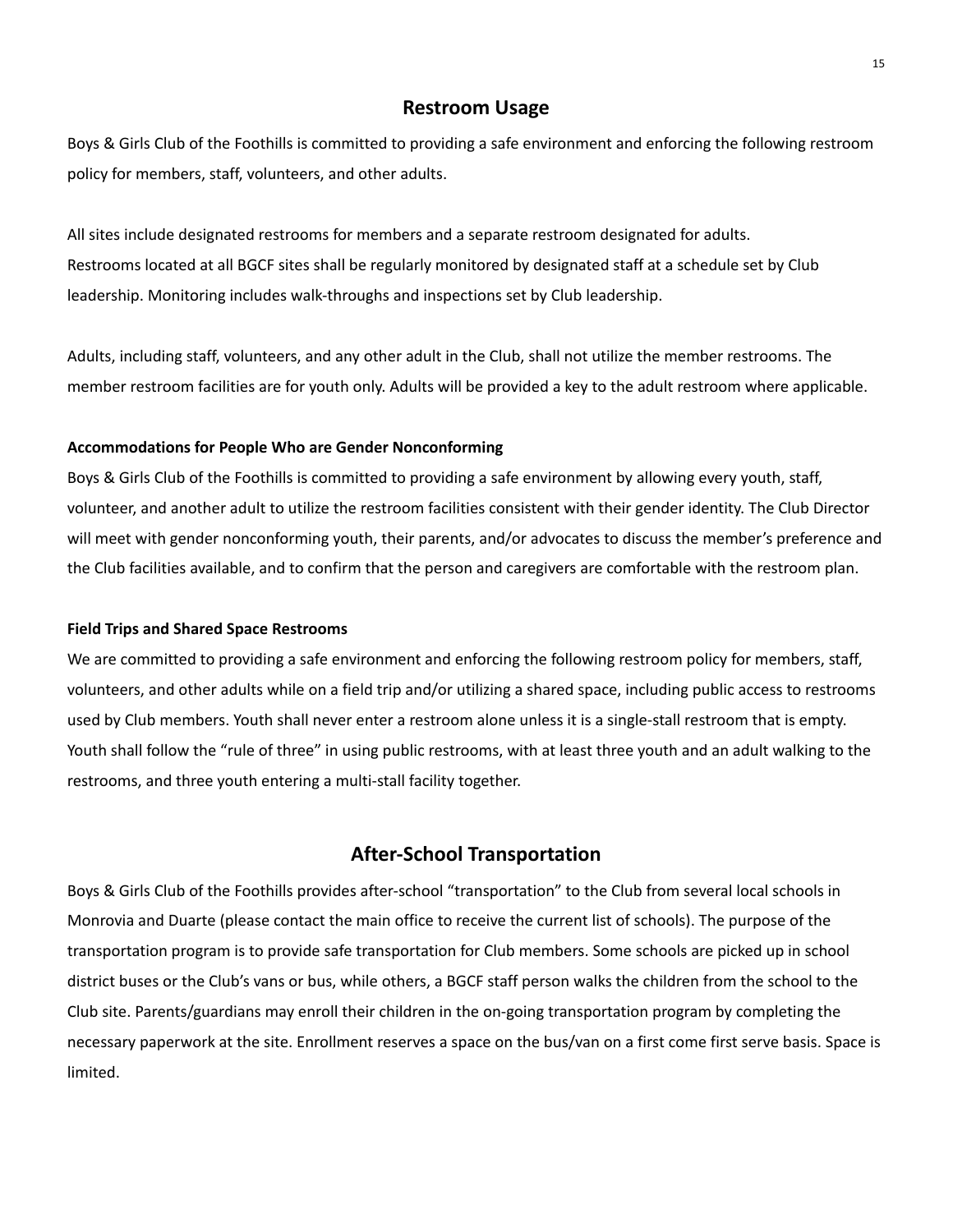Each school location will have a designated time and spot for pick up. It is the responsibility of your child(ren) to be on time and at the right location. Boys & Girls Club will not be responsible for members who arrive late to the pick up location. Parents/guardians will have to make their own transportation arrangements in the event your child misses the bus or van. All members should be at the pickup location at the school within 5 minutes of school dismissal. Our drivers will wait a maximum of 5 minutes after scheduled time of pick up for late arrivals. Because of the large number of passengers in this program, staff cannot wait beyond a reasonable time, nor search for children who are not at the designated pick up location.

In the event a Club vehicle is unavailable to do school pick-ups, we will provide transportation using alternate vehicles. The same discipline procedures we have at Boys & Girls Club of the Foothills will be enforced during transportation. Staff will enforce van and bus rules, stopping if necessary to ensure orderliness of riders. It is possible, based on the offense, that members can be suspended from our transportation services. Skateboards & scooters are allowed on vans and the bus, but must be secured at all times. If they become a safety risk, that privilege will be revoked.

The Club adheres to CHP regulations regarding vehicles, drivers, and safety procedures. The Club vehicles are carefully checked before each trip. Drivers shall observe posted speed limits and all traffic laws. Staff may not drive alone in a vehicle with a member without permission from the Site Director or Senior Staff. If a situation arises where there is only one member and one staff transporting to the club, dash-camera must be turned on and recorded throughout the entire ride until arriving at the club.

#### **Booster Seats**

California law states that each child under 8 years of age or under 4'9" in height shall be properly restrained in a child safety seat, booster seat, or another restraint system in the back seat. A high-back booster must be used when the vehicle does not have a headrest or if the vehicle's seatback is lower than the child's ears. The booster seat must be used with lap and shoulder belts.

To confirm if a child over 8 years old can safely ride in a seat belt alone, all of the following must be met:

- The child can sit with his/her back against the vehicle seatback.
- Knees are bent naturally over the edge of the seat.
- The lap belt fits low and snug across the top of the thighs.
- The shoulder belt crosses the collarbone and center of the chest.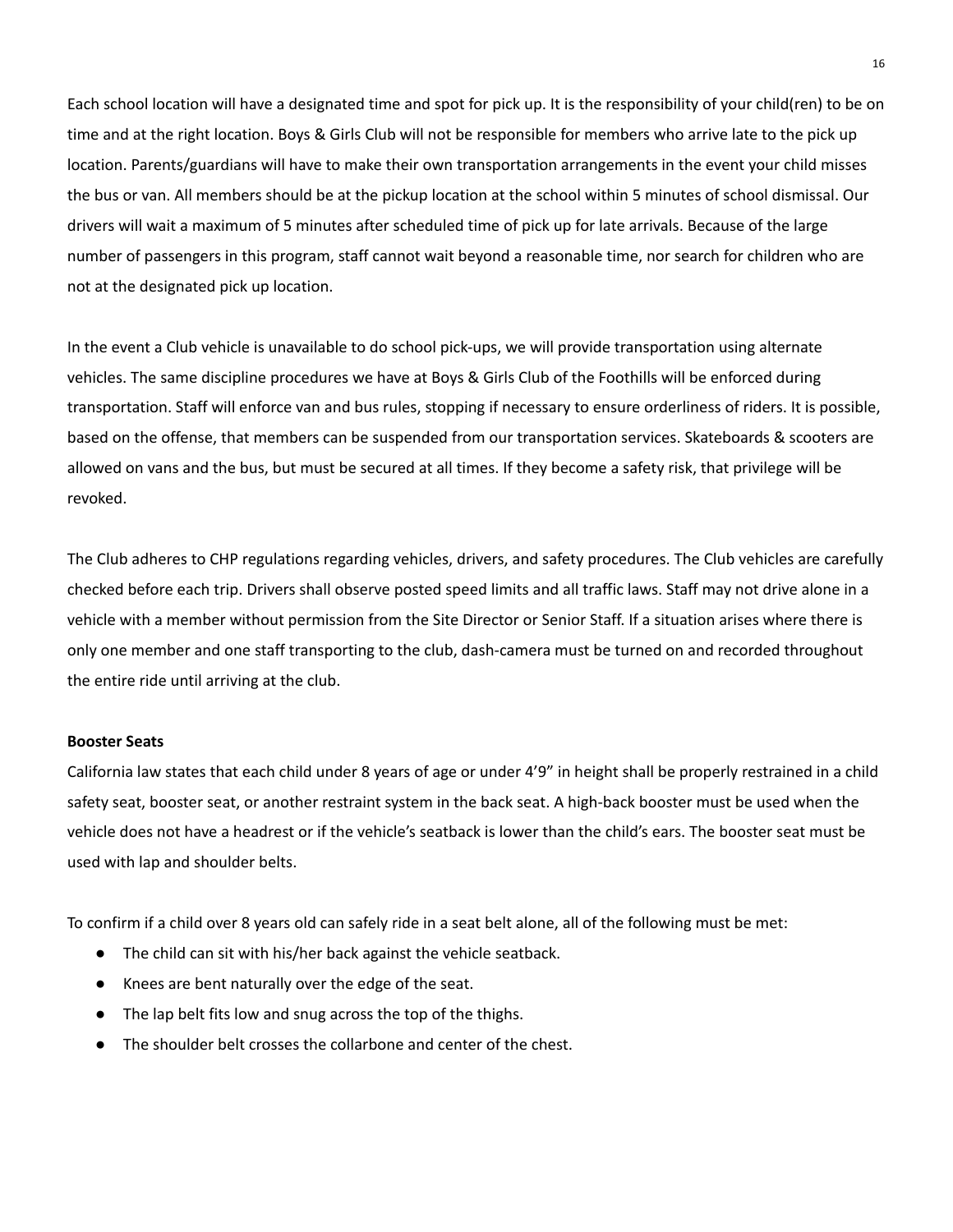#### **Field Trips**

Field trips are not included in the program fee. Trips are advertised in Club newsletters, flyers and signs. In order for a member to attend a trip, a permission slip must be signed by the parent/guardian and returned to the "front desk" along with payment before being added to the trip roster. All trips operate on a first come, first serve basis due to limited seating on trips. The Club remains open and follows the regular schedule for children not attending field trips. Only an All-Club Trip would entail the entire Club attending the scheduled excursion. Therefore, the Club facility will be closed on that day. If a member does not attend the All-Club Trip, the parent/guardian will have to make other arrangements for him/her on that day. If a child receives an infraction form at the club, they may lose the privilege of attending a field trip.

#### **Missing Child**

A member shall be considered missing if he/she does not return to the group at the end of a field trip, outing, or restroom visit. Program staff must stay with the group and notify Site Directors and the front desk so that they can initiate a search for the missing child. The Site Director or membership coordinator will then notify the parent or guardian. If the member is not found within 15 minutes, staff shall contact the police.

# **Technology**

Boys & Girls Clubs of the Foothills is committed to providing a safe use of technology and online safety for members, staff and volunteers. The acceptable use policy provides the framework for those safety practices and procedures.

Staff members, club members, and volunteers are required to complete an Internet Safety Orientation and before anyone can use Club technology equipment or a personal device, he/she shall read and sign the Technology Acceptable Use Policy and return it to the Club. A copy of the Technology Acceptable Use Policy is included in your membership registration packet.

#### **Monitoring and inspection**

Boys & Girls Club of the Foothills reserves the right to monitor, inspect, copy, and review a personally owned device that is brought to the Club. Members may refuse to allow such inspections. If so, the member may be subject to disciplinary action up to and including termination.

#### **Parental Notification and Responsibility**

While the Boys & Girls Clubs of the Foothills Technology Acceptable Use Policy restricts the access of inappropriate material, supervision of internet usage might not always be possible. Due to the wide range of material available on the internet, some material might not fit the particular values of members and/or their families. Because of this, it is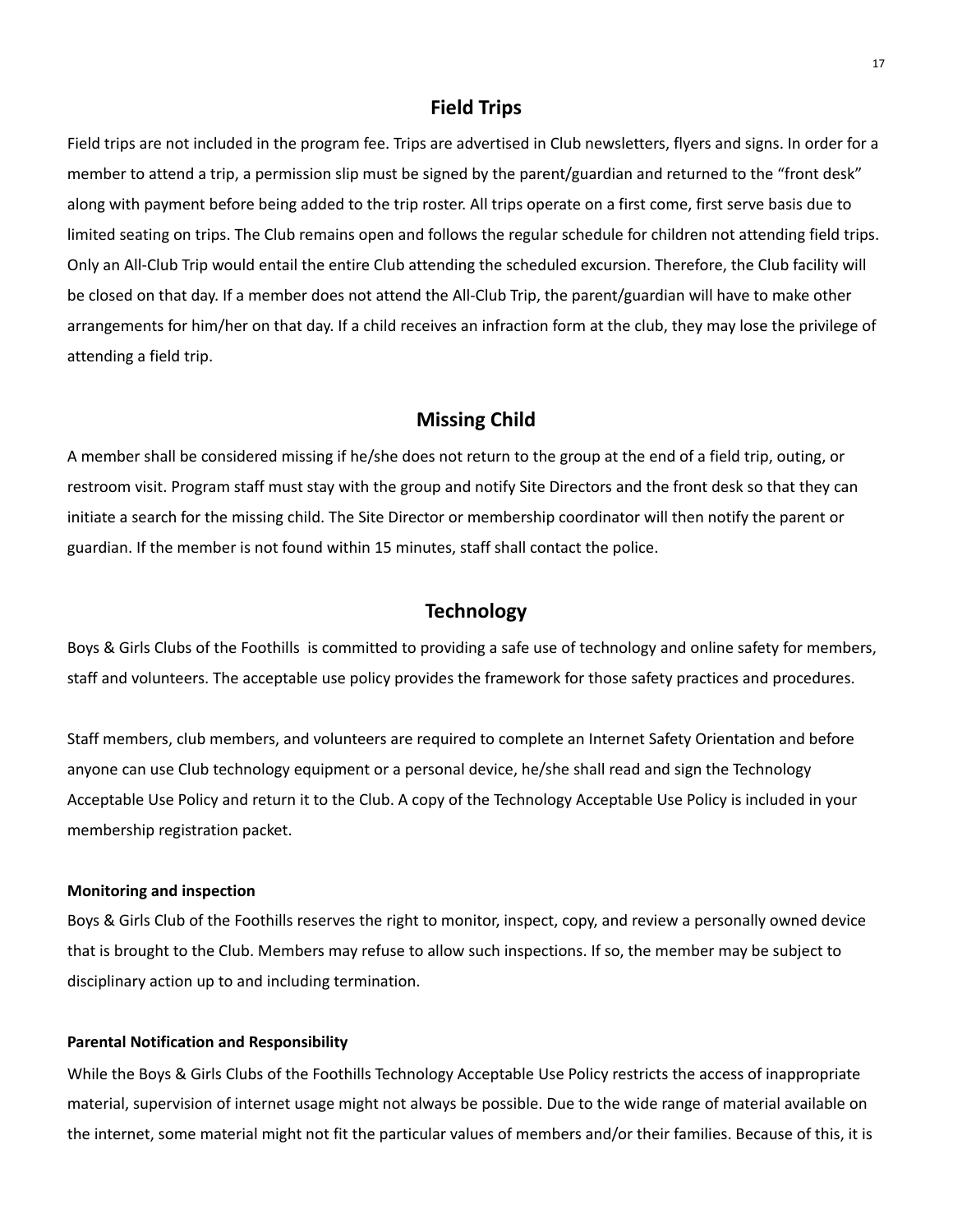not considered practical for Boys & Girls Clubs of the Foothills to monitor and enforce a wide range of social values in student use of the internet. If parents/guardians do not want members to access information beyond the scope of the Technology Acceptable Use Policy, they should instruct members not to access such materials.

#### **Tobacco, Alcohol & Controlled Substances**

Through BGCA programing, club members are instructed on avoiding potentially threatening situations and resisting drugs, alcohol, sexual relations and violence. Tobacco, alcohol and controlled substances are not allowed on any Boys & Girls Club of the Foothills sites. If there is reason to believe a club member is using substances, there will be intervention from the Site Director. If they are using or in possession of substances, further disciplinary actions will be taken, and parents/guardians notified.

#### **Food**

In order to maintain a clean facility, gum, sunflower seeds, popcorn or other messy food items are not permitted on site. Vending machines are located at some of our sites but members are asked to only make purchases with staff approval. Members are not allowed to utilize the Club microwave or refrigerator.

# **Breaks/Furlough Days**

Winter and spring breaks as well as furlough days and holidays not listed above are included in the monthly program fee for members. Non-members can register for breaks/furlough days for a daily fee. We ask parents/guardians to sign up for breaks/furlough days to help inform the level of staffing required each day. If your child is spending the entire day at the Club, pack him/her a lunch, putting first and last name on the bag. A late afternoon snack is provided to all members on breaks/furlough days.

#### **Emergency Drills**

Boys & Girls Club of the Foothills will receive parent/guardian consent each year for the emergency operations drills. Parent consent can come in the form of:

● Passive consent – parents return a form only if they do NOT want their child to participate; no form returned implies permission.

Outside of fire drills, the following drills/exercises are recommended for practice annually:

- 1. Shelter in Place
- 2. Active Shooter
- 3. Earthquake